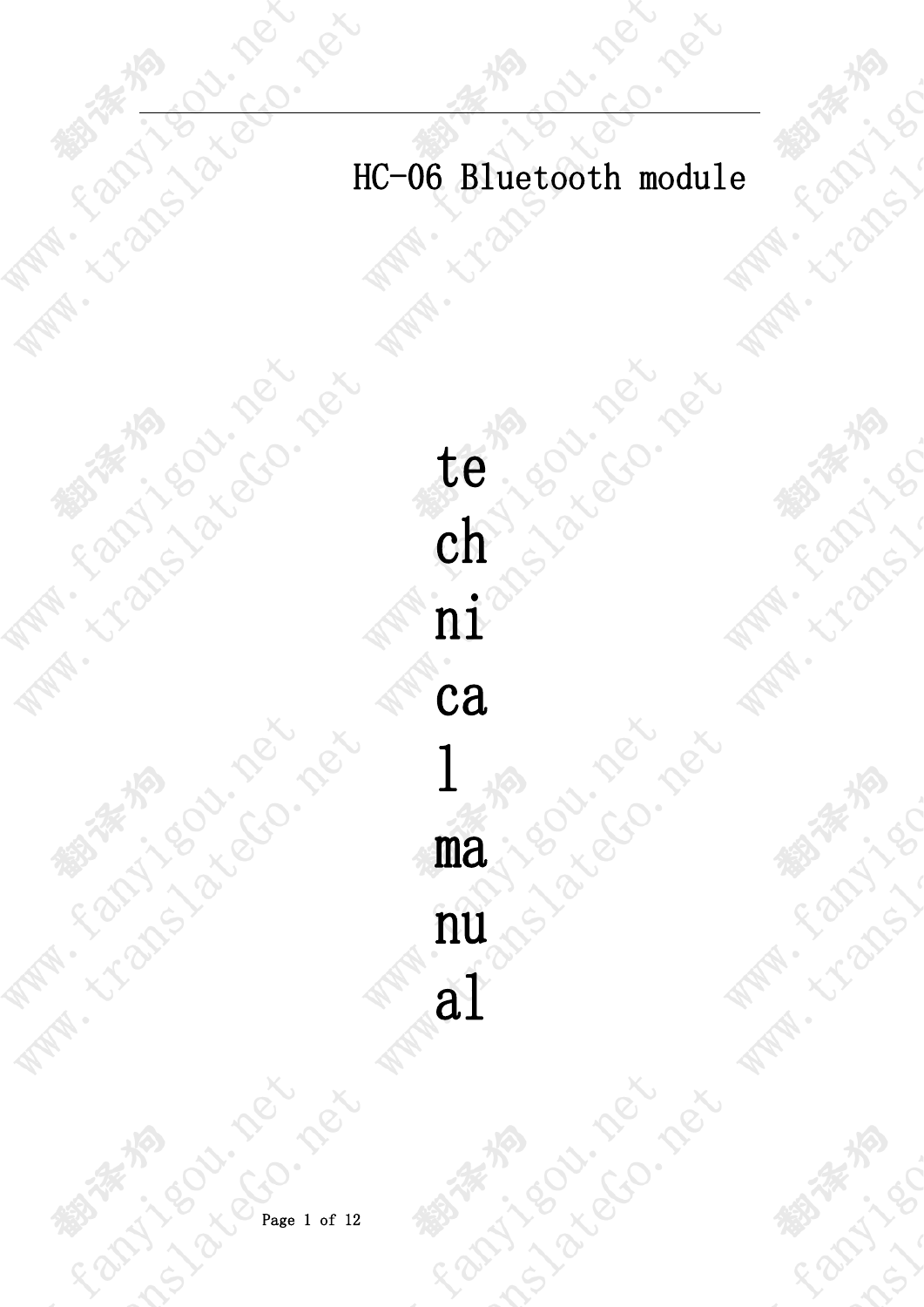### I. Overview

Ý.

Î.

r

í

l,

Fant

**BILBIA** 

The HC-06 Bluetooth module is designed for smart wireless data transmission, using the British company CSR company BlueCore4- Ext chip, follow V2.0+EDR blue tooth regulation Van . This module supports UART, USB, SPI, PCM, SPDIF, etc. Port, and supports SPP Bluetooth serial port protocol, has the advantages of low cost,<br>small size, low power consumption, high<br>sensitivity of sending and receiving, etc.<br>Only a few external components can be used<br>to realize its powerful functions.<br>Page 2 of 12 small size, low power consumption, high<br>sensitivity of sending and receiving, etc.<br>Only a few external components can be used<br>to realize its powerful functions.<br>Page 2 of 12 sensitivity of sending and receiving, etc. Only a few external components can be used to realize its powerful functions.

**PRX** 

**PRIX** 



**POX** 

MAN - TO BOOM

**MARY SORTAN** 

**PART 11901** 

**Rantingon** 

**CARBAY** 

**RODIN** 

con

**MAN CONSIDERATION** 

MAN - TO BOOM POL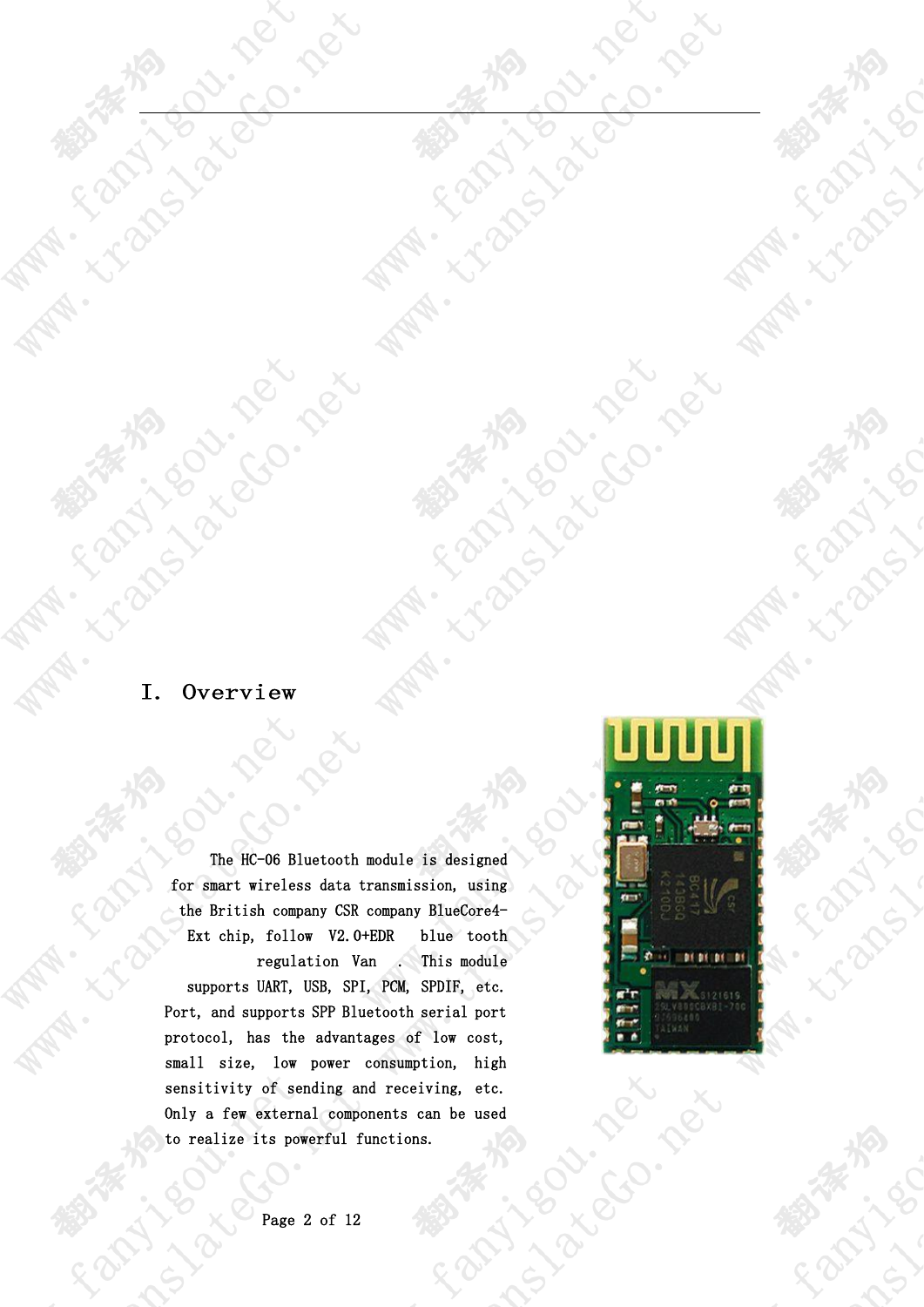**Pex** 

**PRIX** 

MAN - COLLEGE REPORT

MAN TO BOOM WAS

**With the Bandy Doctor** 

**ANAL FRANCISCO - REAL FRANCISCO - REAL FRANCISCO - REAL FRANCISCO - REAL FRANCISCO - REAL FRANCISCO - REAL FRA** 

**Fasting de Co.** 

**PATROLLON ROLL** 

**ANALL SORIES MANUSCRY ROLL PARTY.** 

**WAMA KAMPS ROLL PORT** 

都然入

**MARY SORTAL** 

80年1月

**AMA: CONSOR AMA** 

**MARIA SCRIPTION** 

都想大人

**AMA: LEON DES** 

**MARIA SCRANTISTICS** 

都林水

**Rapides** 

II. Features:<br>
Bluetooth V2.0+EDR<br>
Bluetooth Class 2<br>
Built-in PCB RF Bluetooth V2.0+EDR Bluetooth Class 2 Built-in PCB RF antenna

MAN KORSTON ROLL

MAN - CONSOR BANK

都永方

**ANALL BOOK TOOL BOOK** 

**AMA ELISABETH MAN ROLL TON ROLL 100 AMA**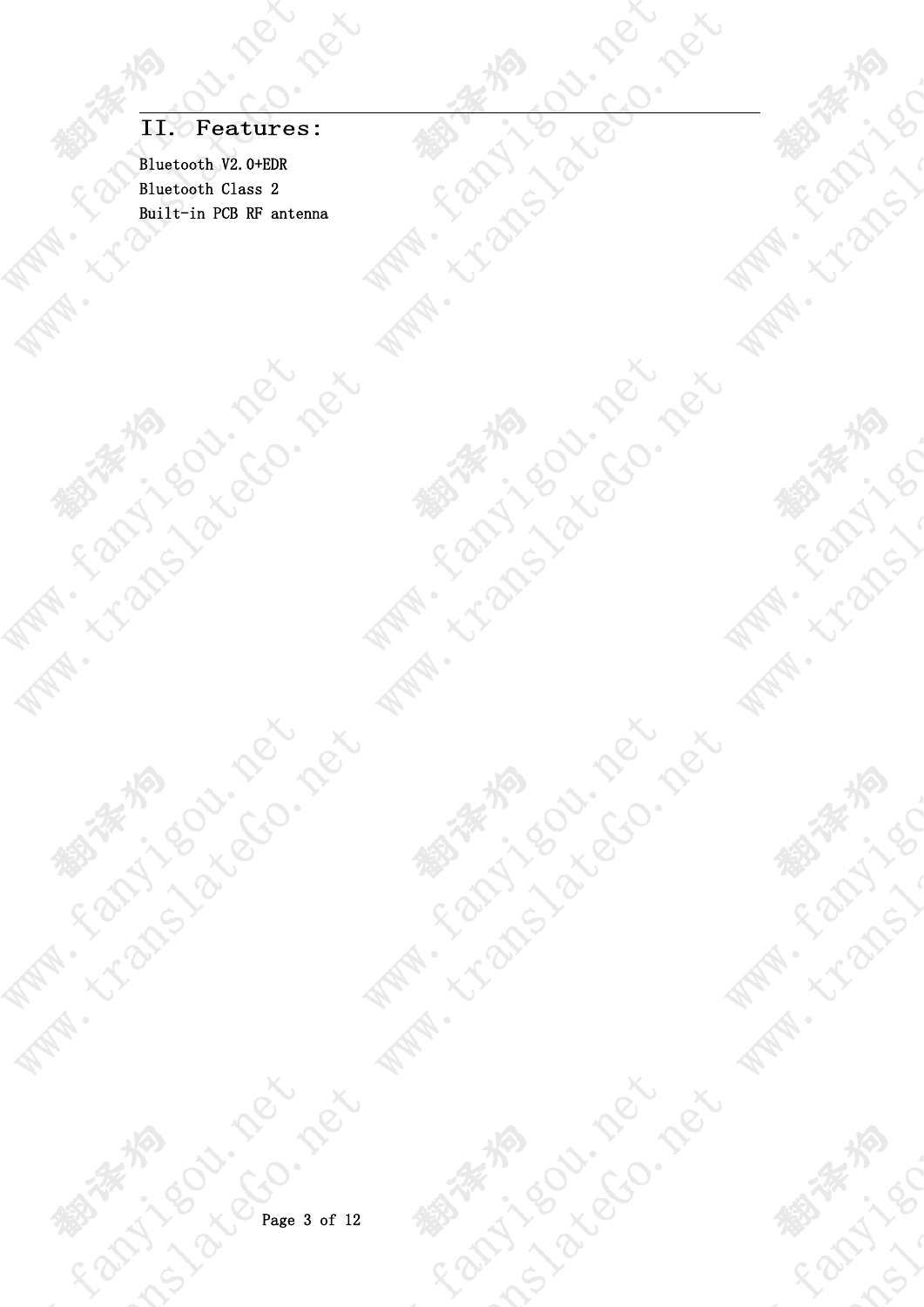Built-in 8Mbit Flash supports SPI programming interface Support UART, USB, SPI, PCM and other interfaces Support master-slave Support software to control master-slave module 3.3V power supply REACH, ROHS certification

### III. Application areas:

This module is mainly used for short-range wireless data transmission. It can be easily connected to a PC's Bluetooth device, or data can be exchanged between the two modules. Avoid cumbersome cable connections and can directly replace serial cables.

※ Bluetooth Car Handsfree

※ Bluetooth GPS

※ Bluetooth PCMCIA, USB Dongle

※ Bluetooth wireless data transmission;

※ Industrial remote control, telemetry;

※ POS system, wireless keyboard, mouse;

※ Traffic, downhole positioning, alarm;

※ automated data acquisition system;

※ Wireless data transmission; banking system;

※ Wireless data acquisition;

※ Building automation, security, equipment room wireless monitoring, access control system;

※ smart home, industrial control;

※ automotive testing equipment;

※ TV station interactive program voting equipment;

※ Government street lamp energy-saving equipment

※ Wireless LED display system

※ Bluetooth joystick, Bluetooth game controller

※ Bluetooth printer

※ Bluetooth Remote Control Toy

### Four. Physical characteristics:

Operating Frequency Band 2.4GHz -2.48GHz unlicensed ISM band

Page 4 of 12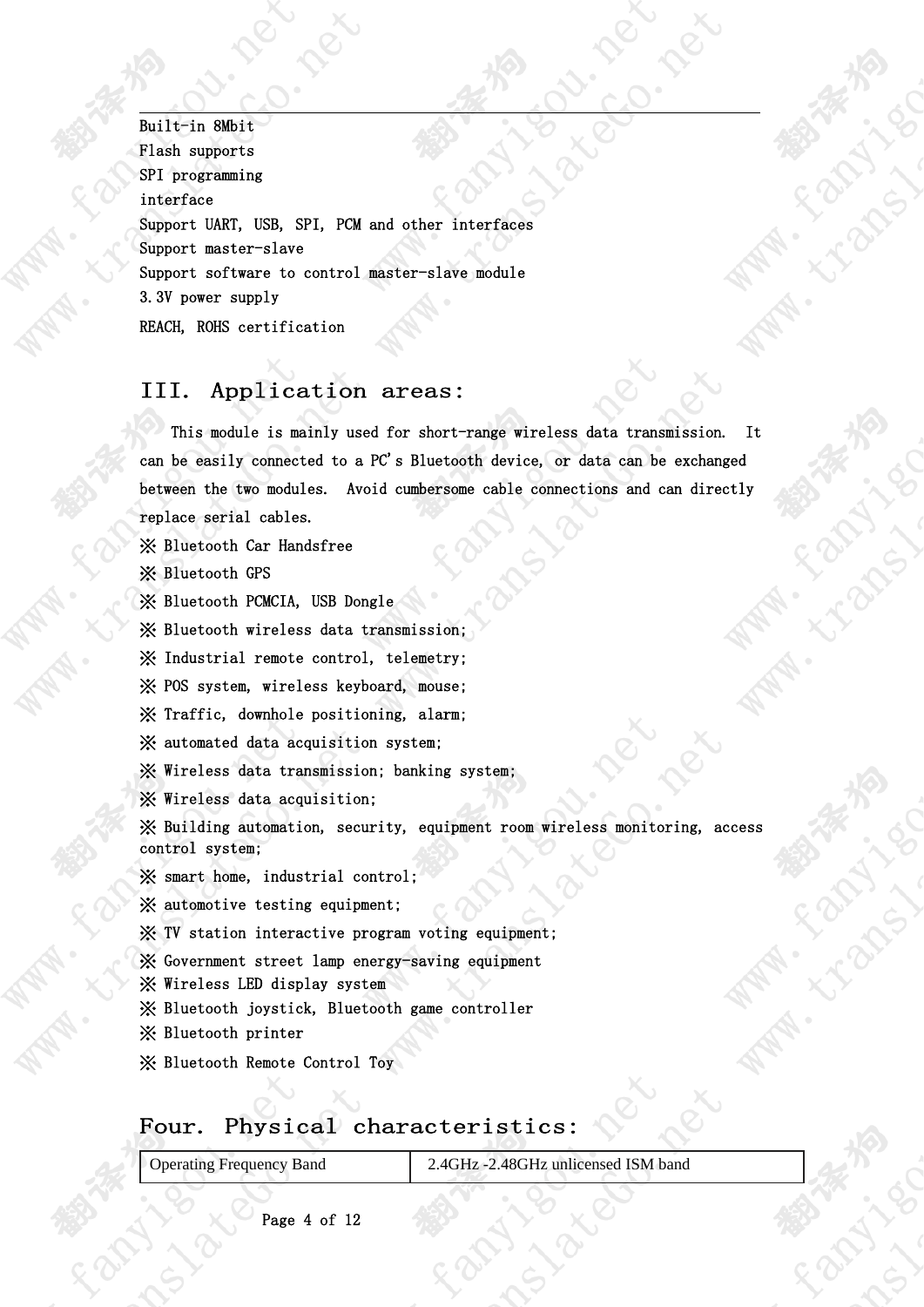| <b>Bluetooth Specification</b> | $V2.1+EDR$                 |  |
|--------------------------------|----------------------------|--|
| <b>Output Power Class</b>      | Class 2                    |  |
| <b>Operating Voltage</b>       | 3.3V                       |  |
| Host Interface                 | <b>USB 1.1/2.0 or UART</b> |  |
|                                |                            |  |

MAN TO BOOM WAS

MAN - TO BOOM WAS

**ANALL SOLUTION AND MANALL ROLL PORT** 

**Fasting de Co.** 

都然少

**MANGOL ROLL** 

**AMAR ESTATION TON ROLL PORT** 

都办大人

**MAN TO BOOM ASS** 

**MARIA SCRIPTION** 

都想个人

**WANN - REPAIR MAN** 

**MARIA SCRIPTION** 

都我大

**Rantiment** 

**WAN TO BOOM BOOM POLY** 

**WAN TO BOOM BOOM POLY** 

都林的

**WARE RESIDENCE** 

**WARE RESERVED TO MARK**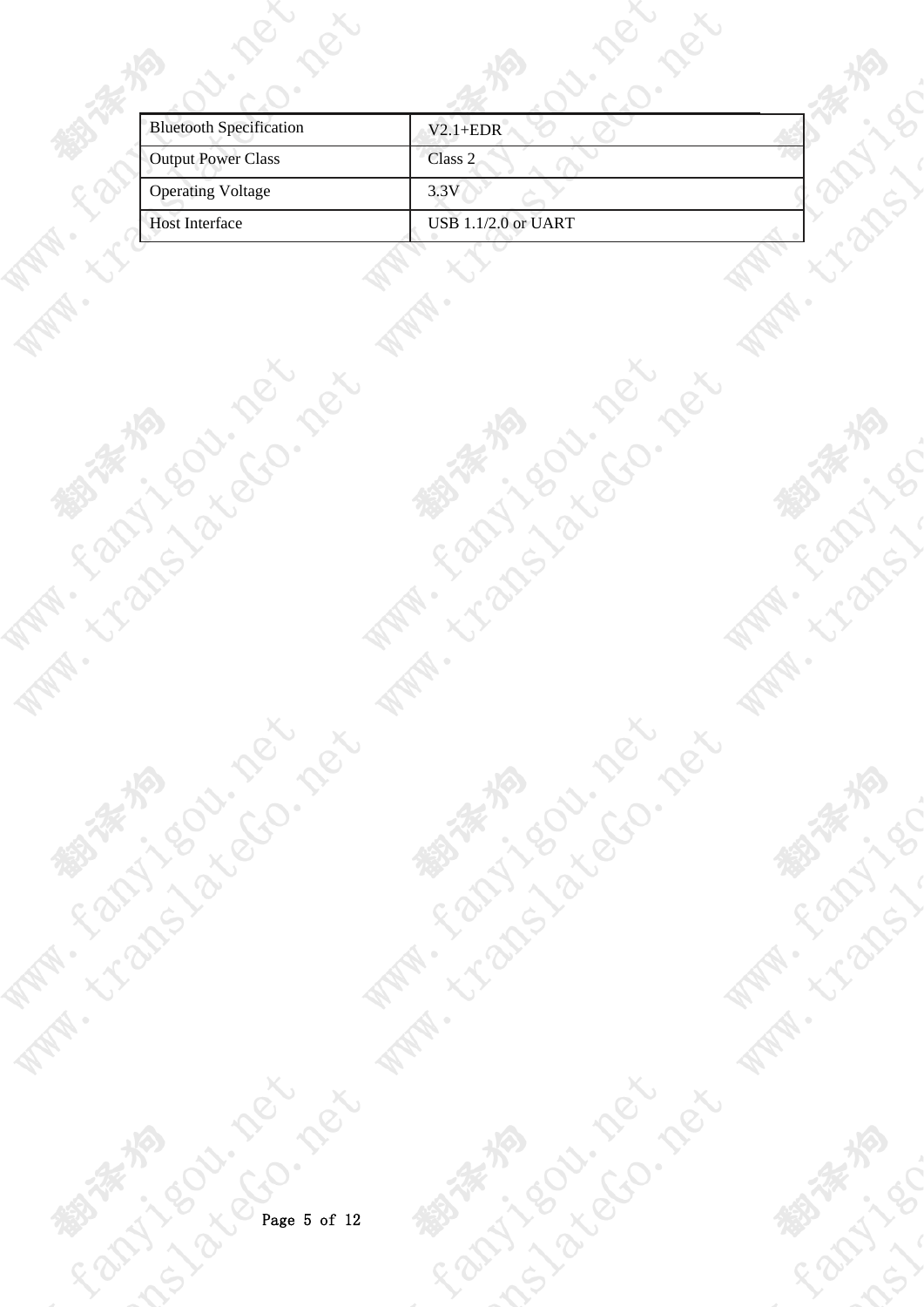| Audio Interface          | PCM interface                    |  |
|--------------------------|----------------------------------|--|
| <b>Flash Memory Size</b> | 8Mbit                            |  |
| Dimension                | $27mm$ (L) x 13 (W) mm x 2mm (H) |  |
|                          |                                  |  |

O. Rex

ATC

CA PATAMA

# Electrical characteristics:

O- Pax

| <b>Absolute Maximum Ratings</b> |                 |                  |
|---------------------------------|-----------------|------------------|
| <b>Rating</b>                   | Min             | <b>Max</b>       |
| Storage temperature             | -40 $\degree$ C | $+150^{\circ}$ C |
| Supply voltage: VBAT            | $-0.4V$         | 5.6V             |
| Other terminal voltages         | $VSS-0.4V$      | $VDD+0.4V$       |
|                                 |                 |                  |

| <b>Recommended Operating Conditions</b>        |                 |                  |
|------------------------------------------------|-----------------|------------------|
| <b>Operating Condition</b>                     | Min             | Max              |
| Operating temperature range                    | $-40^{\circ}$ C | $+150^{\circ}$ C |
| Guaranteed RF performance range <sup>(a)</sup> | $-40^{\circ}$ C | +150 $\degree$ C |
| Supply voltage: VBAT                           | 2.2V            | $\Delta$ $2V(b)$ |

# Six. Power consumption:

Ž

**RODENT** 

 $\mathcal{S}$ 

| <b>Operation Mode</b>          | <b>Connection Type</b> | <b>UART Rate(kbps)</b> | Average | Unit |
|--------------------------------|------------------------|------------------------|---------|------|
| Page scan                      |                        | 115.2                  | 0.42    | mA   |
| <b>ACL</b> No traffic          | <b>Master</b>          | 115.2                  | 4.60    | mA   |
| ACL With file transfer         | Master                 | 115.2                  | 10.3    | mA   |
| ACL 1.28s sniff                | Master                 | 38.4                   | 0.37    | mA   |
| ACL 1.28s sniff                | Slave                  | 38.4                   | 0.42    | mA   |
| SCO HV3 30ms sniff             | Master                 | 38.4                   | 19.8    | mA   |
| SCO HV3 30ms sniff             | Slave                  | 38.4                   | 19.0    | mA   |
| <b>Standby Host connection</b> |                        | 38.4                   | 40      | μA   |
|                                |                        |                        |         |      |

# Seven functional block diagram: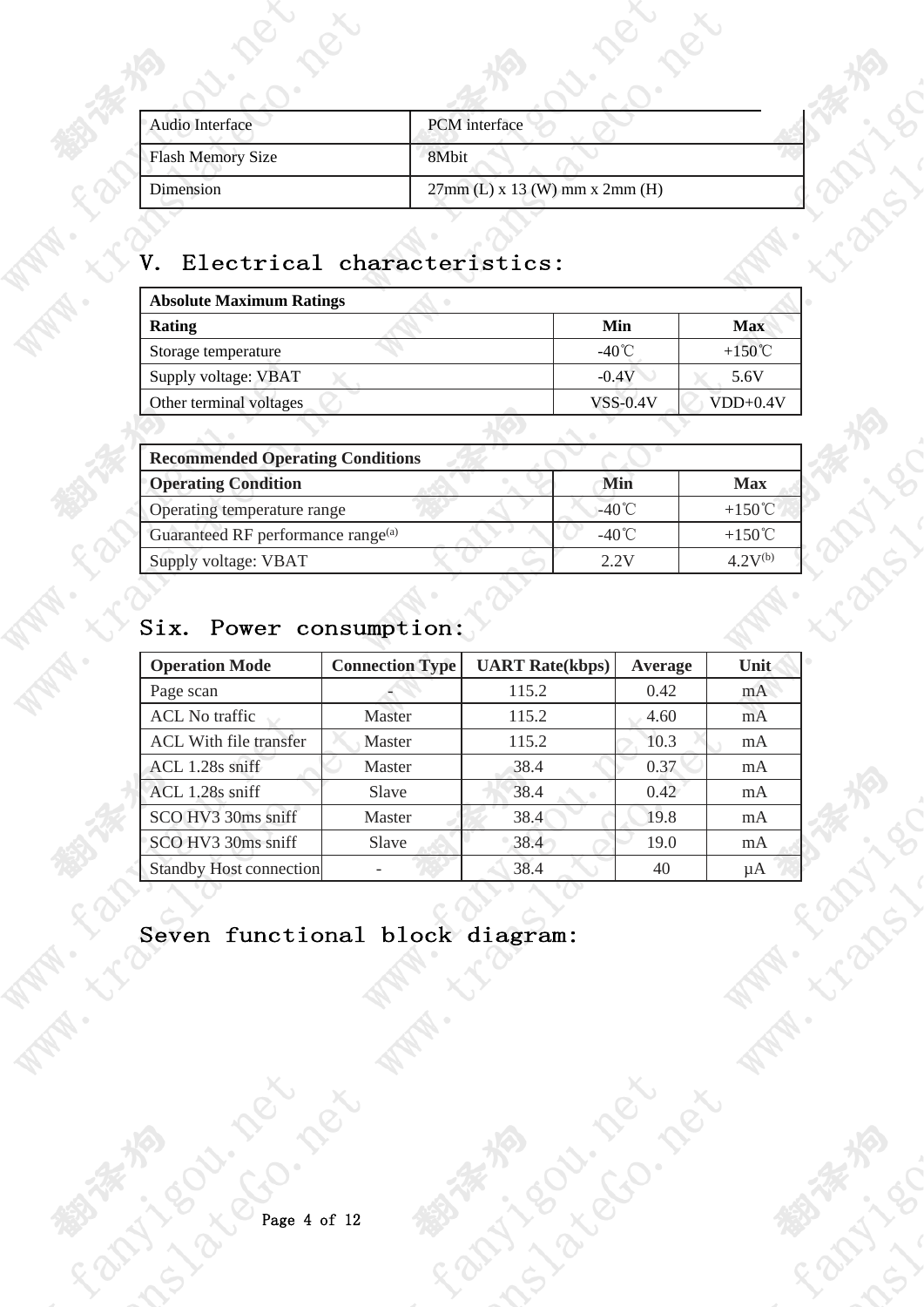

**PRAX** 

Leo

**BONTA**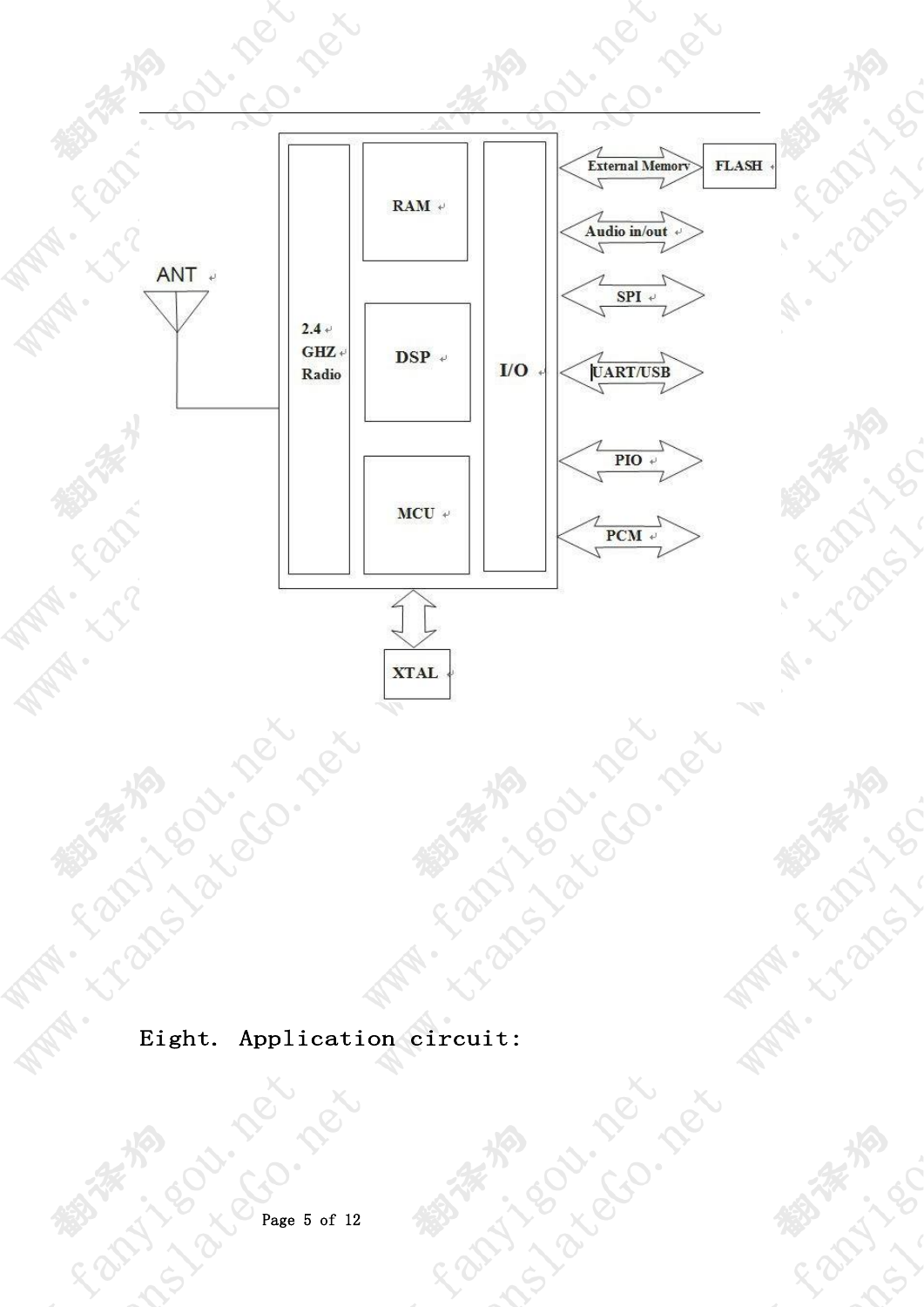参考原理图  $S1$ BCM\_LV WAKEUP ਠ KEY BCM LV  $3.3V$  $T1$ R<sub>3</sub> 34 **UART TND**  $PIO11$  $\mathbf{1}$ GPS OUT  $2.2K$ 33 **UART RND PIO10**  $\overline{2}$  $\overline{32}$  $\overline{\mathbf{3}}$ CTS PIO9  $\overline{31}$ **RTS** PIO<sub>8</sub>  $R<sub>2</sub>$  $GPS(3.3V)$ 30 PCM CLK PIO7 29 PCM\_OUT  $10K$ PIO<sub>6</sub>  $\frac{28}{27}$ <br> $\frac{27}{26}$ PCM\_IN PIO5  $\mathcal{R}$ PCM SYNC PIO<sub>4</sub>  $\overline{9}$ PIO3  $AIOO$  $rac{25}{24}$  $10$ AIO1 PIO<sub>2</sub>  $R1$ 11 RESET PIO1 23  $12$  $470$  $3.3V$  $3.3V$ PIO0  $13$  $\overline{22}$ GND GND  $\overline{D1}$ **ABRANCE**<br>**ABRANCE**<br> **ABRANCE**  $=$ LED  $14$  $\circ$ KEY  $BC=06$ 



蓝牙模块的PIN2: UART-RXD不带上拉, 如果单片机TXD无上拉能力的话需要在模块的UART-注: RXD脚上接个上拉电阻,这个很容易被用户忽略。

**Rapy** 

# Nine. Pin function description:

Î.

**ROPLA** 

IRS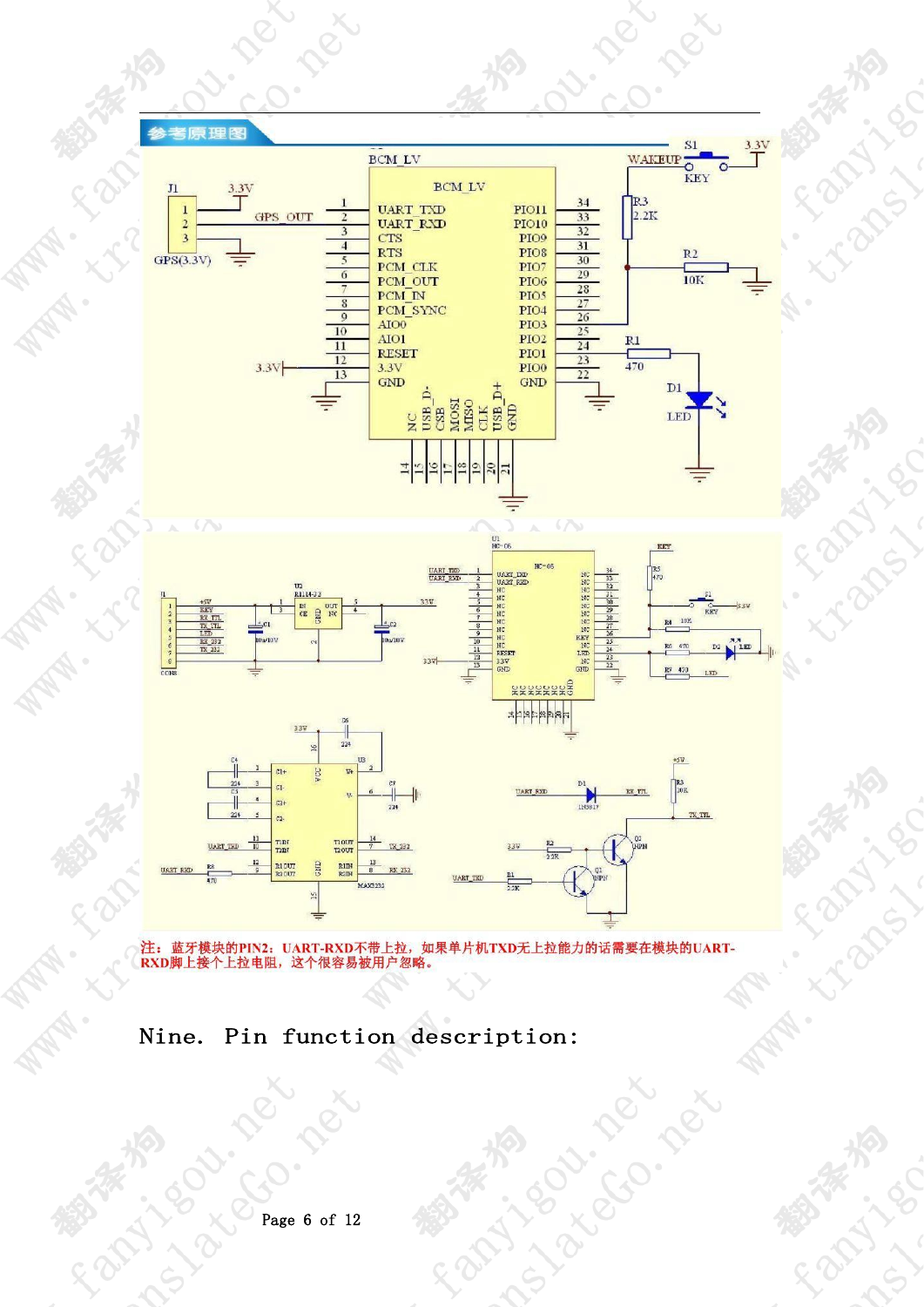|                                                                                                                                                 | Per<br>RX                                                                                                                                                                          |                                                                                                                                                                                                                 | PRI<br>RX |                 |
|-------------------------------------------------------------------------------------------------------------------------------------------------|------------------------------------------------------------------------------------------------------------------------------------------------------------------------------------|-----------------------------------------------------------------------------------------------------------------------------------------------------------------------------------------------------------------|-----------|-----------------|
| $\mathbf{1}$<br>$\overline{\mathbf{2}}$<br>$\overline{3}$<br>$\ddot{\bf 4}$<br>5<br>6<br>$\overline{7}$<br>$\rm 8$<br>9<br>10<br>11<br>12<br>13 | BCM_LV<br>BCM_LV<br><b>UART_TXD</b><br><b>UART_RXD</b><br>CTS<br><b>RTS</b><br>PCM_CLK<br>PCM_OUT<br>PCM_IN<br>PCM_SYNC<br>AI00<br>AI01<br>RESET<br>33V<br>GND<br><b>PESSECTES</b> | 34<br><b>PIO11</b><br>33<br>PI010<br>32<br>PI09<br>31<br><b>PIO8</b><br>30<br>PI07<br>29<br>PI06<br>28<br>PIOS<br>27<br><b>PIO4</b><br>26<br>PI03<br>25<br>PI02<br>24<br>PIO1<br>23<br><b>PIO0</b><br>22<br>GMD |           | <b>Lairy Ch</b> |

| <b>ENSERERE</b> |  |  |  |  |
|-----------------|--|--|--|--|
|                 |  |  |  |  |

| <b>PIN Name</b>  | PIN#                            | Pad type                              | <b>Description</b>                                                                    | <b>Note</b>    |
|------------------|---------------------------------|---------------------------------------|---------------------------------------------------------------------------------------|----------------|
| <b>GND</b>       | 13<br>2<br>$\overline{2}$<br>21 | <b>VSS</b>                            | Ground pot                                                                            |                |
| 1V8              | 14                              | <b>VDD</b>                            | Integrated 1.8V (+) supply with<br>On-chip linear regulator output<br>within 1.7-1.9V |                |
| <b>VCC</b>       | 12                              | 3.3V                                  |                                                                                       |                |
| AIO0             | 9                               | <b>Bi-Directional</b>                 | Programmable input/output line                                                        |                |
| AIO1             | 10                              | <b>Bi-Directional</b>                 | Programmable input/output line                                                        |                |
| PIO <sub>0</sub> | 23                              | <b>Bi-Directional</b><br><b>RX EN</b> | Programmable input/output line<br>control output for LNA(if fitted)                   |                |
| PIO1             | 24                              | <b>Bi-Directional</b><br>TX EN        | Programmable input/output line<br>control output for PA(if fitted)                    |                |
| PIO <sub>2</sub> | 25                              | <b>Bi-Directional</b>                 | Programmable input/output line                                                        |                |
| PIO <sub>3</sub> | 26                              | <b>Bi-Directional</b>                 | Programmable input/output line                                                        |                |
| PIO <sub>4</sub> | 27                              | <b>Bi-Directional</b>                 | Programmable input/output line                                                        |                |
| PIO <sub>5</sub> | 28                              | <b>Bi-Directional</b>                 | Programmable input/output line                                                        |                |
| PIO <sub>6</sub> | 29                              | <b>Bi-Directional</b>                 | Programmable input/output line                                                        | <b>CLK_REQ</b> |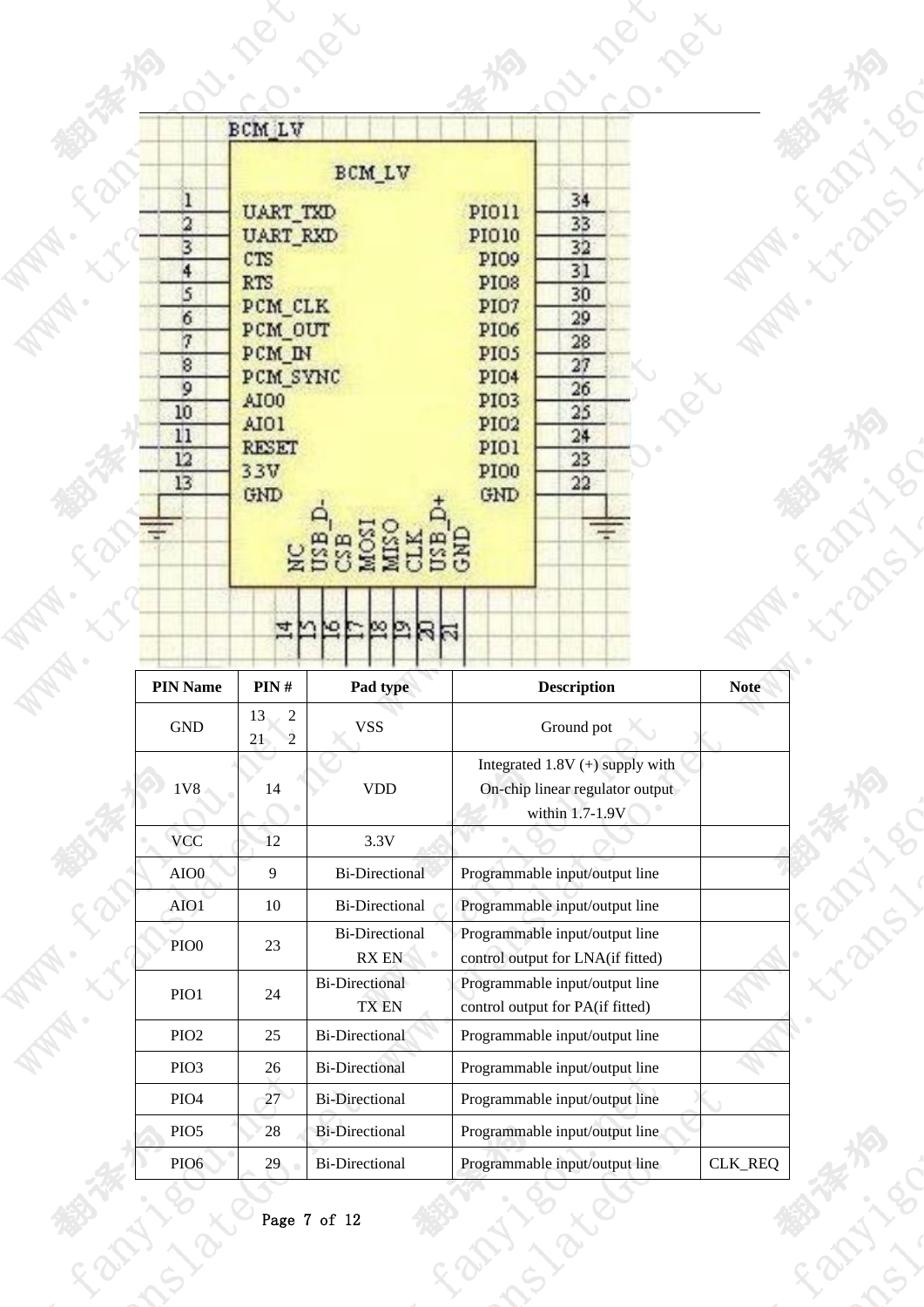| PIO7             | 30             | <b>Bi-Directional</b>                                       | Programmable input/output line                             | CLK_OUT                                   |
|------------------|----------------|-------------------------------------------------------------|------------------------------------------------------------|-------------------------------------------|
| PIO <sub>8</sub> | 31             | <b>Bi-Directional</b>                                       | Programmable input/output line                             |                                           |
| PIO <sub>9</sub> | 32             | <b>Bi-Directional</b>                                       | Programmable input/output line                             |                                           |
| <b>PIO10</b>     | 33             | <b>Bi-Directional</b>                                       | Programmable input/output line                             |                                           |
| <b>PIO11</b>     | 34             | <b>Bi-Directional</b>                                       | Programmable input/output line                             |                                           |
| <b>RESETB</b>    | 11             | <b>CMOS</b> Input with<br>weak intemal<br>pull-down         |                                                            |                                           |
| <b>UART_RTS</b>  |                | CMOS output,<br>tri-stable with weak<br>internal pull-up    | UART r qu st to send, active low                           |                                           |
| <b>UART_CTS</b>  | 3              | CMOS input with<br>weak interna<br>pull-down                | UART clear to send, active low                             |                                           |
| <b>UART_RX</b>   | $\overline{2}$ | CMOS input wit<br>weak internal<br>pull-down                | <b>UART</b> Data input                                     |                                           |
| <b>UART_TX</b>   | $\mathbf{1}$   | CMOS output,<br>Tri-stable with<br>weak internal<br>pull-up | <b>UART</b> Data output                                    |                                           |
| SPL_MOSI         | $\frac{1}{2}$  | CMOS input with<br>weak internal<br>pull-down               | Serial peripheral interface data input                     |                                           |
| SPI_CSB          | 16             | CMOS input with<br>weak internal<br>pull-up                 | Chip select for serial peripheral<br>interface, active low |                                           |
| SPI_CLK          | 19             | CMOS input with<br>weak internal                            | Serial peripheral interface clock                          |                                           |
| SPI_MISO         | $18\,$         | CMOS input with<br>weak internal<br>pull-down               | Serial peripheral interface data<br>Output                 |                                           |
| USB_-            | 15             | <b>Bi-Directional</b>                                       |                                                            |                                           |
| $USB_{+}$        | 20             | <b>Bi-Directional</b>                                       |                                                            |                                           |
| $1.8\mathrm{V}$  | 14             |                                                             | Externally powered 1.8V                                    | The default<br>is internal<br>Supply 1.8V |
| PCM_CLK          | 5 <sub>1</sub> | <b>Bi-Directional</b>                                       |                                                            |                                           |
| PCM_OUT          | 6              | <b>CMOS</b> output                                          |                                                            |                                           |
| PCM_IN           | $\overline{7}$ | <b>CMOS</b> Input                                           |                                                            |                                           |
| PCM_SYNC         | 8              | <b>Bi-Directional</b>                                       |                                                            |                                           |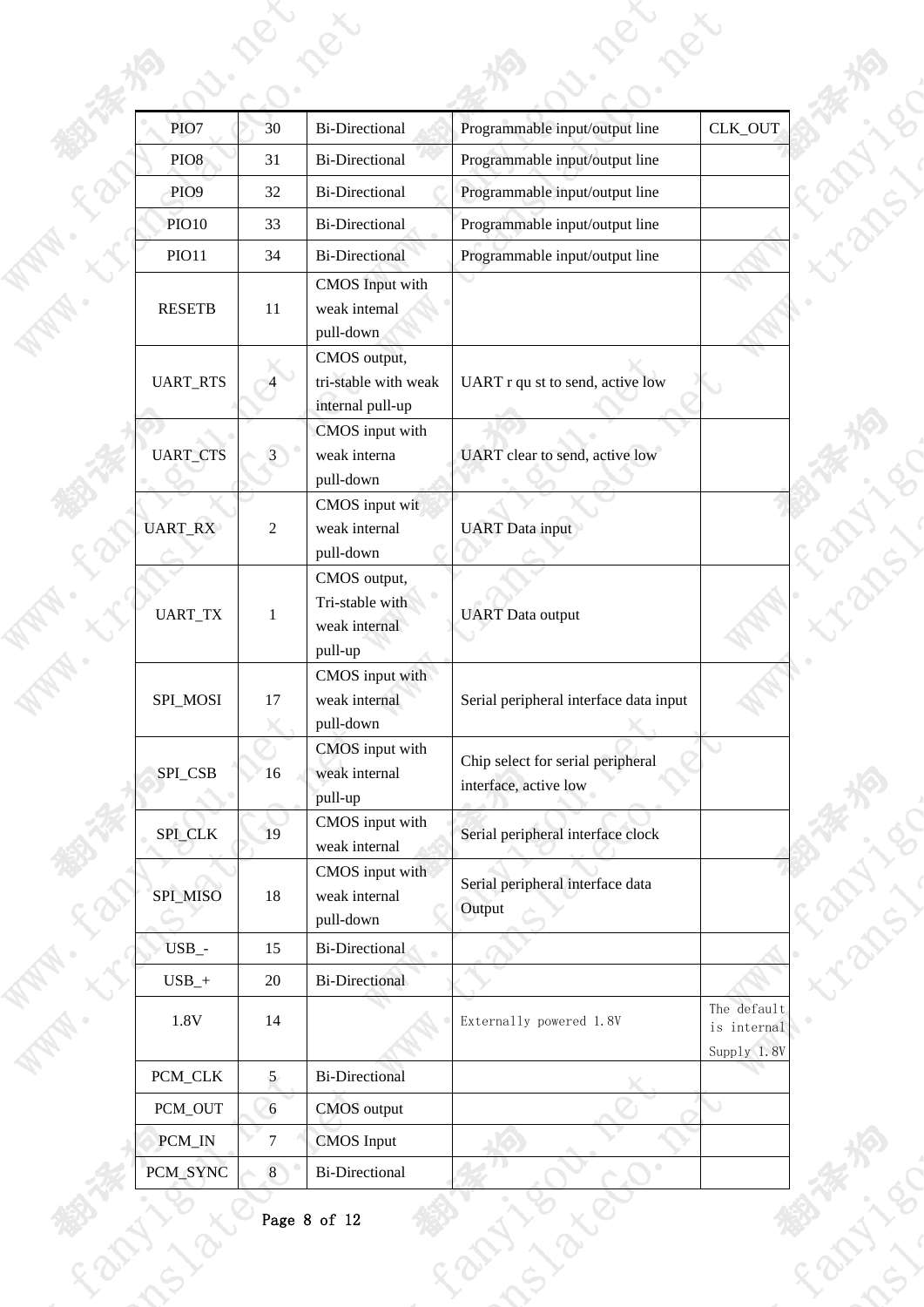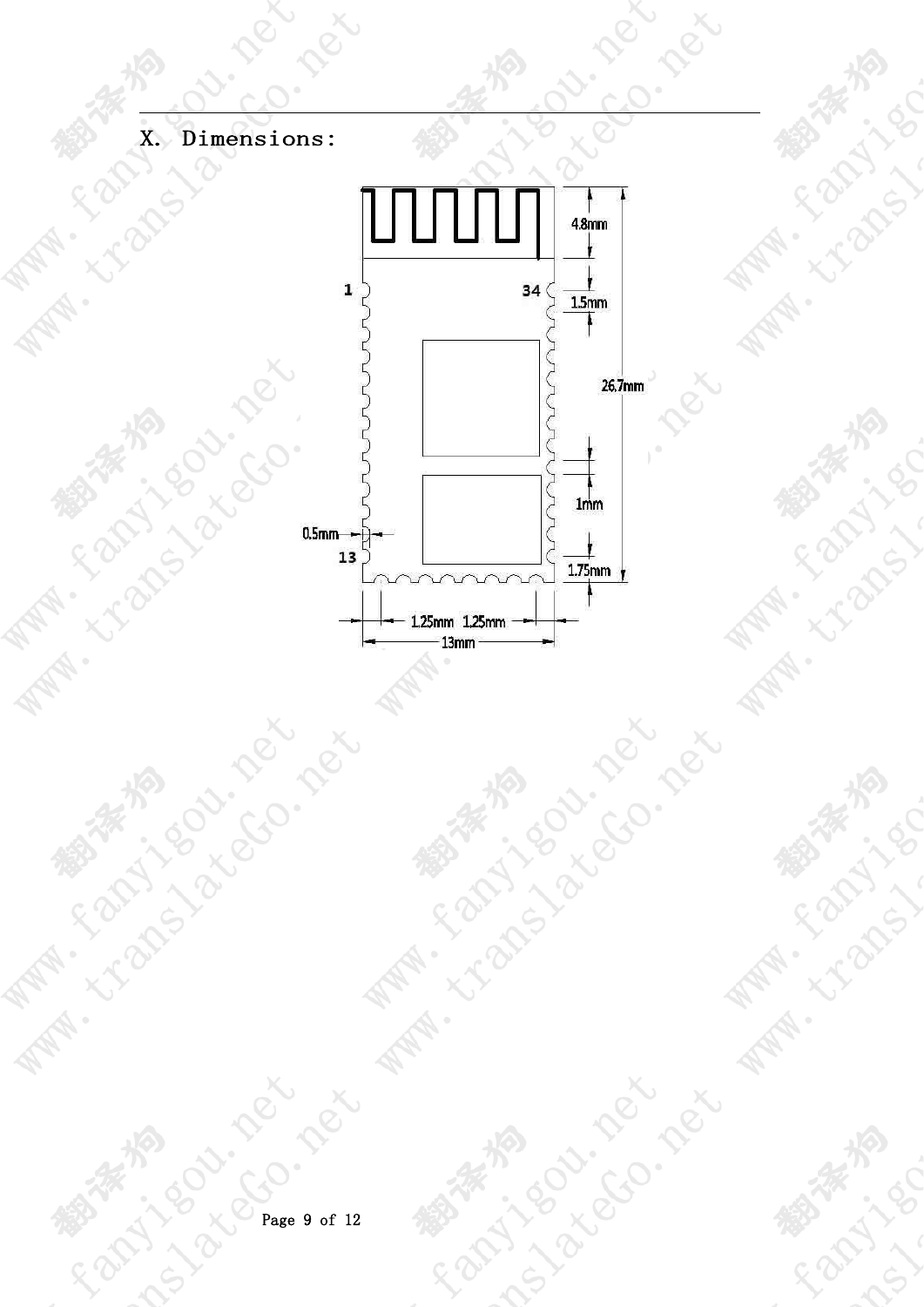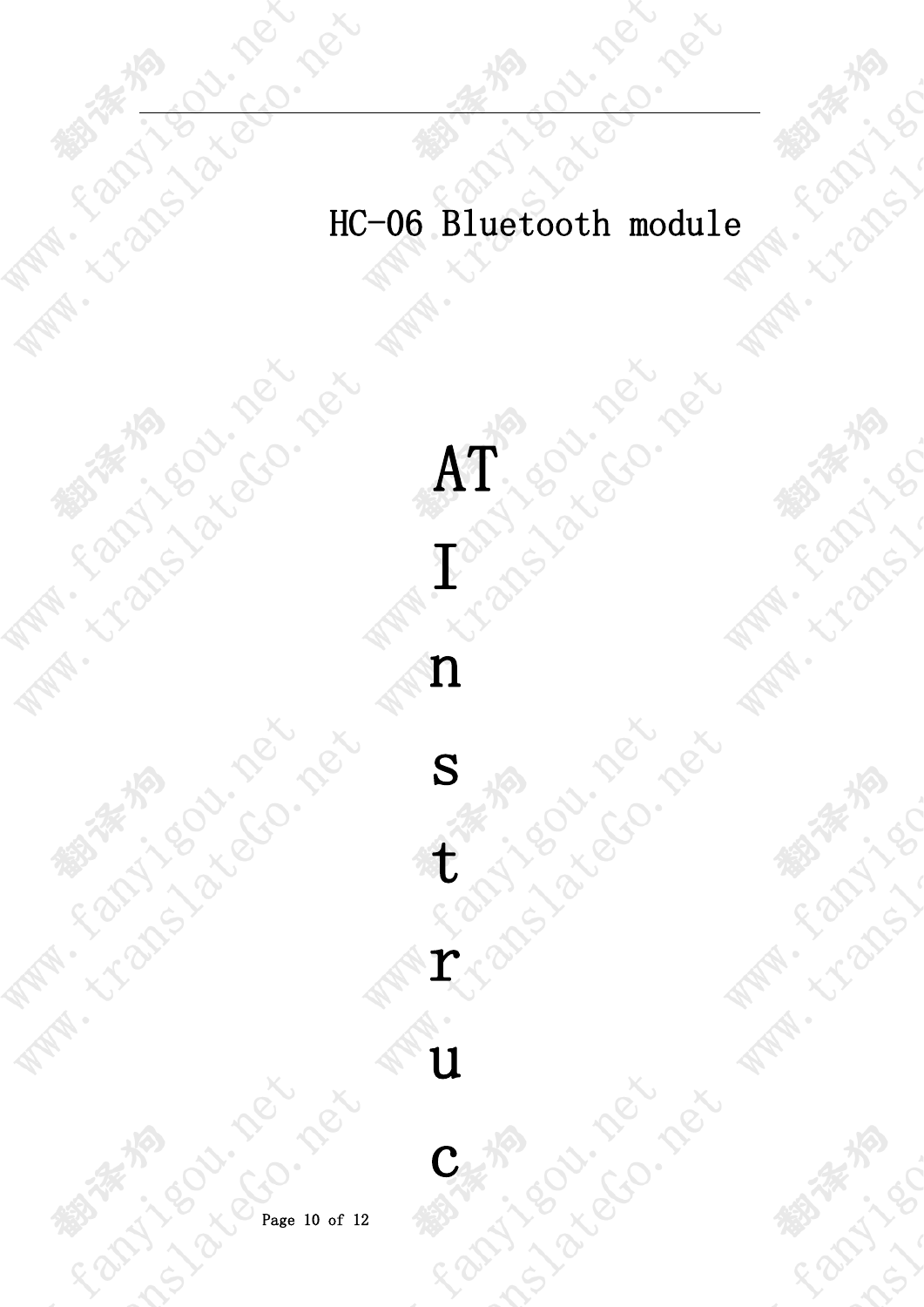**ANTAL SCRAPTER ASSESSMENT ROLL PORT AMA: TO BOOM** t **MARIA SORRAN** i **WANNA REPAIR MENT WARRANTED TO MARK ROW ROW ASH AND TON CO.** NATA PASSAGE CO. NO. 1991 **O** 83% 19 **ANTA - LI BOOT**  $\mathbf{n}$ **MARIA SORRAN** S e **PARTIES 11 POLICE - 12 POLICE - 12 POLICE - 12 POLICE - 12 POLICE - 12 POLICE - 12 POLICE - 12 POLICE - 12 POLICE - 12 POLICE - 12 POLICE - 12 POLICE - 12 POLICE - 12 POLICE - 12 POLICE - 12 POLICE - 12 POLICE - 12 POLICE WAN - LI BOOT ASS ASS MARY SORTAL** .<br>S í. **Rox**  $HC-$ <br>  $Peria$ <br>  $Page 11 of 12$ **Rantiment** HC-06 embedded Bluetooth serial communication module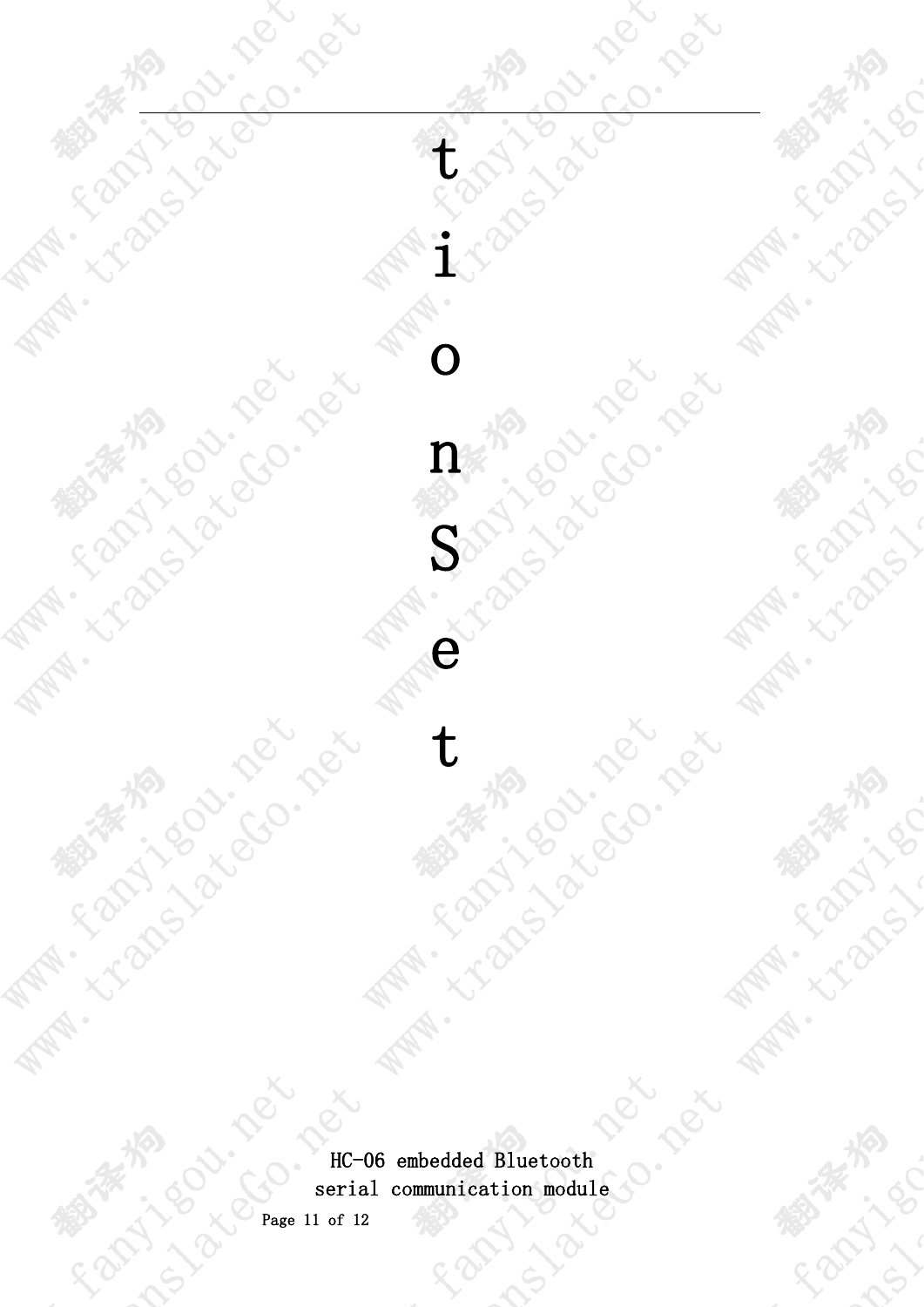### AT instruction set

For HC-06 host, WAKEUP will give up memory after pressing and search for new slaves again. If you do not give up memory, the host will always search for the last paired slave until it is found and pairing is successful. HC- 06 hosts have a feature

It is the memory of the last paired slave. WAKEUP does not make sense for the slave.

### Enter the AT command method:

Powering on the module, without pairing, is the AT mode. The command interval is about 1S factory parameters: baud rate 9600N81, name HC-06, password 1234 .eo. 1, test communication Send: AT (return OK, send once every second) Return: OK 2. Change the Bluetooth serial communication baud rate to send: AT+BAUD1 Returns: OK1200 Cannot be used after the setting exceeds 115200.

Use the microcontroller to program above 115200 to use this baud rate and retry AT command to set low Silet Revise baud rate

use AT After the command sets the baud rate, it will not need to be re-set for the next power-up. You can save the baud rate after power-off. Example: Send:

AT+BAUD2 Back: OK2400

……

1---------1200 2---------2400 3---------4800 4---------9600 (default is this setting) 5---------19200 6---------38400 7---------57600 8---------115200 9---------230400 A---------460800 B---------921600 C---------1382400

Page 12 of 12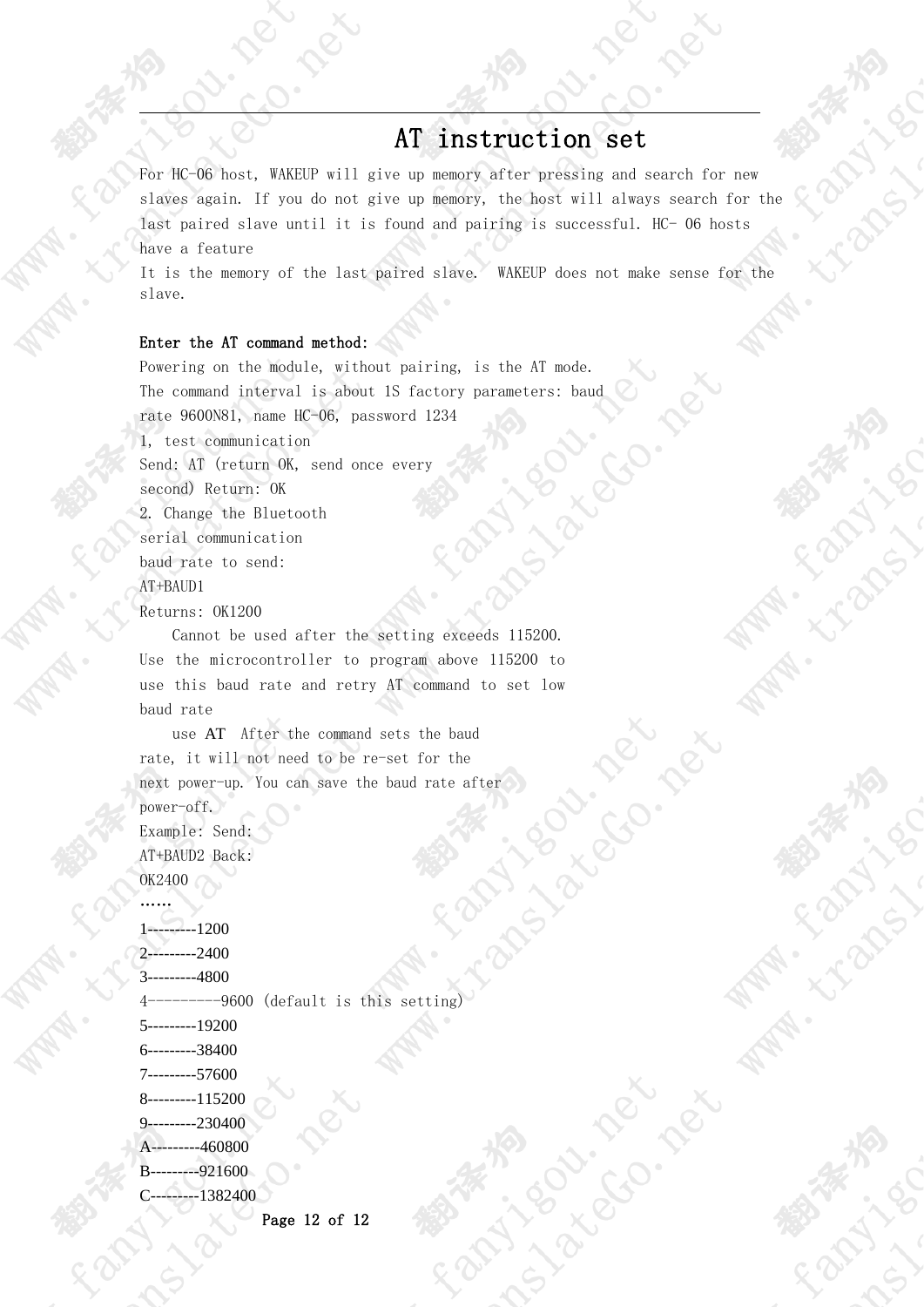3, change the name of the Bluetooth Send: AT+NAMEname Back: OKsetname Parameter name: The current name to be set, that is, the name to which Bluetooth is searched. Within 20 characters. Example: Send

AT+NAMEbill\_gates

Return OKsetname

MARIA SORIAL ROLL ROLL

At this time, the Bluetooth name is changed to bill gates

The parameters can be saved in power-off and only need to be modified once. PDA<br>refresh service can see the changed Bluetooth name, name<br> $\frac{1}{2}$ <br> $\frac{1}{2}$ <br> $\frac{1}{2}$ <br> $\frac{1}{2}$ <br> $\frac{1}{2}$ <br> $\frac{1}{2}$ <br> $\frac{1}{2}$ <br> $\frac{1}{2}$ <br> $\frac{1$ refresh service can see the changed Bluetooth name, name

MAN - LT BOOM POL

**WARWAY ROW TON BARWAY ARMS** 

**PATROLLONGAN** 

**Fasting Brack** 

**BARKACCI** 

CL Camps

**RODENTIALS** 

**MARY SORRANT** 

**MAN LISONER** 

**MARIA SORRANTS** 

**RODIN** 

**PRAX**